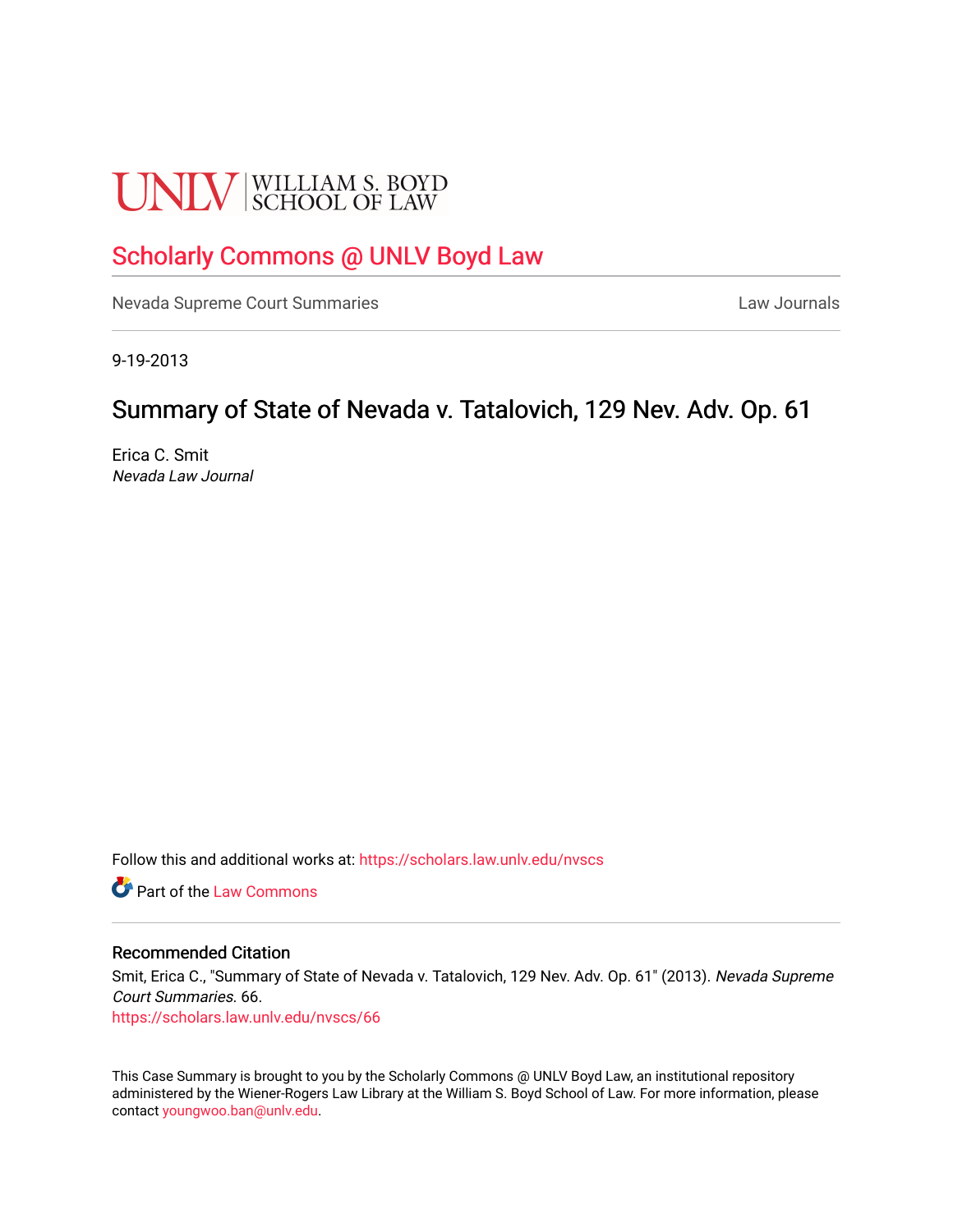*State of Nevada v. Tatalovich*, 129 Nev. Adv. Op. 61 (Sept. 19, 2013)<sup>1</sup>

# PROCEDURAL LAW: INVESTIGATIVE LICENSE

#### **Summary**

The Court determined whether investigative work undertaken for the purpose of developing and giving expert opinion testimony in a Nevada civil court case requires a Nevada private investigator's license.

## **Disposition**

The Court answered that question in the negative. NRS 648.012's licensing requirement does not apply to experts employed to give an opinion on some aspect(s) of a case where the expert witness performs duties and tasks within his or her field to verify or obtain information necessary to form the basis for the opinion testimony.

# **Factual and Procedural History**

Respondent Dwayne Tatalovich ("Tatalovich") is a private investigator that is licensed in Arizona. In two different Nevada civil court cases, the plaintiffs hired Tatalovich to investigate the crime scene where an injury occurred, take measurements and photographs, review all security measures, and reconstruct the crime. He also ran background checks on one of the accused in order to form an opinion concerning the soundness of a hiring decision. Tatalovich used his research to formulate his expert opinions for each case. Appellant State of Nevada, Private Investigator's Licensing Board ("Board") cited him for engaging in the business of a private investigator without a Nevada license in violation of NRS 648.060.<sup>2</sup>

The district court dismissed the citation. It held that Tatalovich's investigative activities were incidental to his formation of expert testimony and, as such, fell outside NRS 648's licensing scheme.

#### **Discussion**

The Board maintains that the statutes encompass a wide range of activities and that expert witnesses may not personally investigate facts in Nevada unless they hold a Nevada private investigator's license. Tatalovich counters that, as a matter of law, expert witnesses need not hold a Nevada private investigator's license to research their cases.

The licensing requirements of NRS 648 protect the public safety by restricting the activities of individuals who claim to possess but do not actually possess the skills required of a professional in that field. However, extending the licensing requirement to expert witnesses such

 $<sup>1</sup>$  By Erica C. Smit</sup>

<sup>&</sup>lt;sup>2</sup> NRS 648.060 provides that "no person may: (a) Engage in the business of private investigator, private patrol officer, process server, repossessor, dog handler, security consultant, or polygraphic examiner or intern or (b) Advertise his or her business as such,... unless the person is licensed pursuant to this chapter." NEV. REV. STAT. § 648.060 (2013).